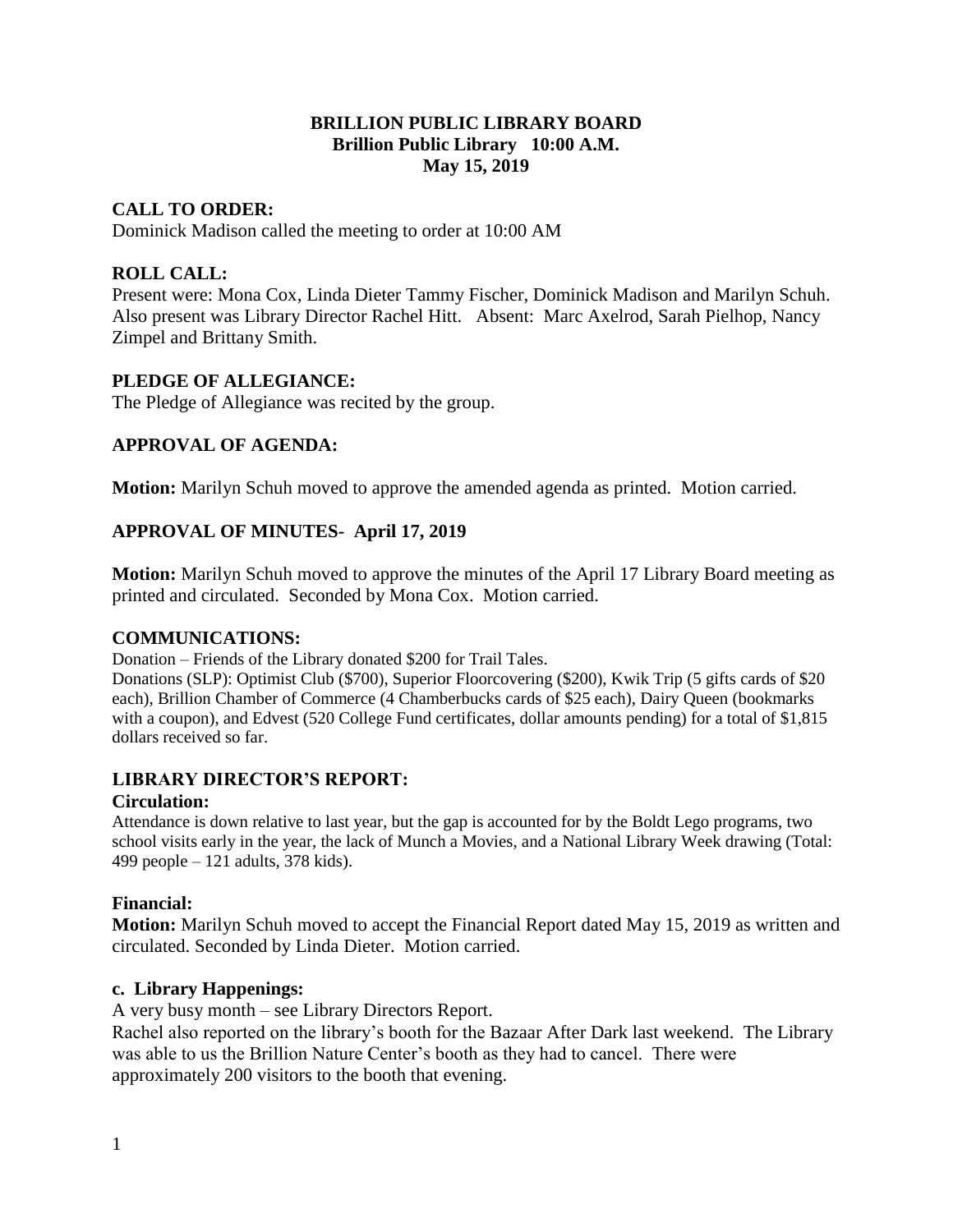## **Automation/Technology:**

## **Shared System/LARS:**

The LARS cataloging/Circulation meeting was held in Brillion April 18. The draft cataloging policy will be submitted for approval at the next meeting held on May 17<sup>th</sup>. The annual meeting will be held May  $15<sup>th</sup>$  at 5 PM at the Chilton Public Library.

## **Technology updates:**

Starting in 2020 Microsoft will no longer support Windows 7. All but 1 library computer runs on Windows. Rachel contacted Margie will is looking into the cost of the upgrade and if our current computer4s can support the update. Rachel will update us next month. NOTE: There are currently 17 work stations in total, 10 of which are for public use. Rachel may be able to cut back since we now have Chromebooks as well.

#### **BUILDING AND GROUNDS MAINTENANCE Any Building and grounds issues**

- 1) HVAC controls issues continue as Thursday hours are no longer in the schedule. A service visit is necessary to fix this issue. There will be a charge.
- 2) A graphic interface from Energy Controls & Design was quoted at \$4713 in September 2018.
- 3) Leak in the north vestibule has been fixed.

A building walk through will be scheduled for next month. Mark, Linda and Tammy are on the committee.

# **LIBRARY PROGRAMS**

# **Library Friends**

Trail Tales – there will be 2 picture books in the month of June. Our intern is working on laminating the book and mounting pages on the trail. Book Sale June 6 & 7

# **Ongoing program updates**

No technology or yarn art classes will be held this summer.

There will be STEAM programming offered in the summer for a family program in June and in July.

# **STRATEGIC PLANNING**

The first workshop was last Wednesday and focused on data gathering. The community survey will start Monday, May 20 and end June 14.

The library board is to complete a questionnaire regarding library needs and issues prior to the next board meeting.

The committee will get community input as well as sending the survey to Chamber and City Council for their input.